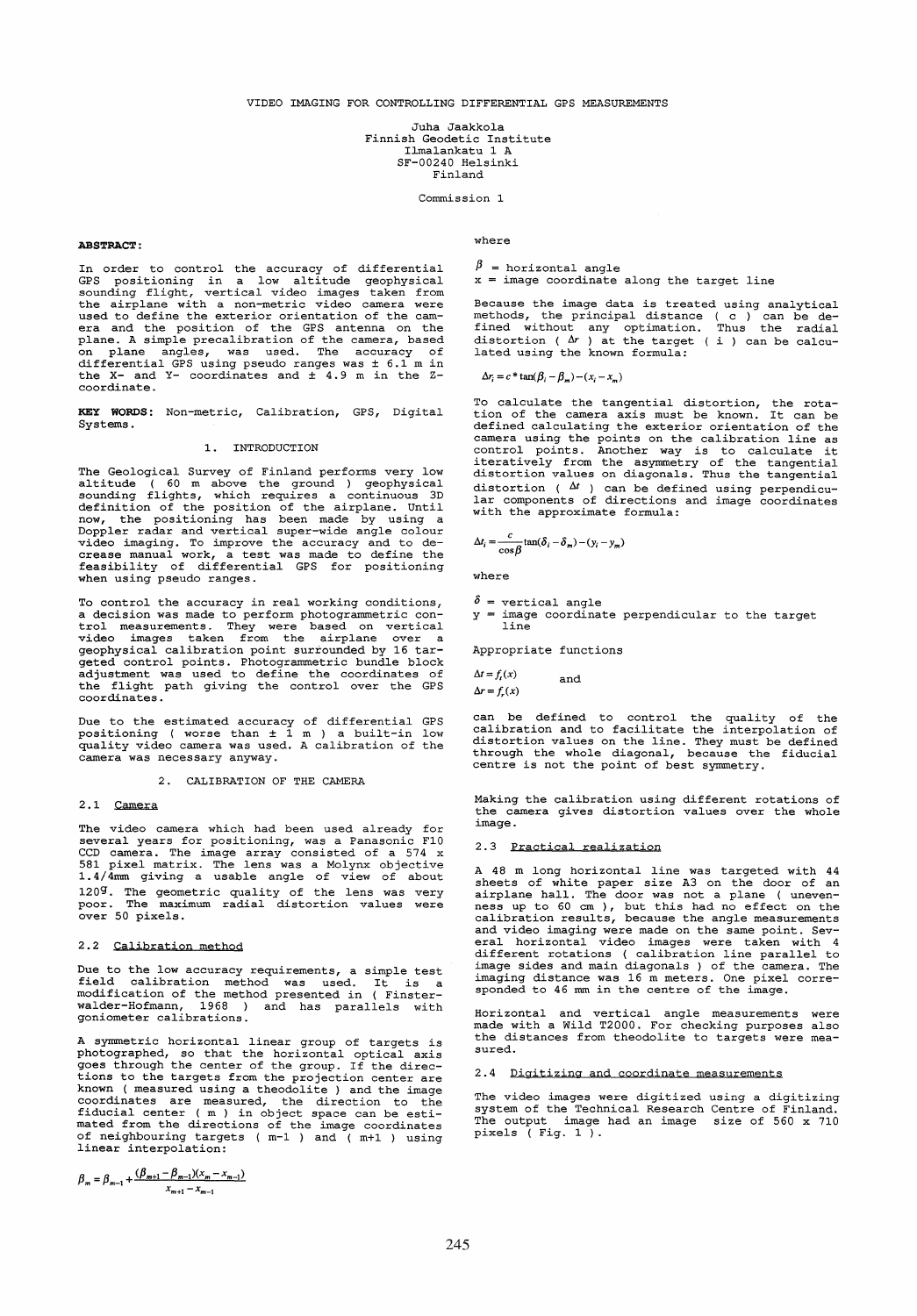The selected digitized images were measured visu-ally on an InterPro 6280 workstation using Microstation Imager software. The estimated pointing accuracy was ± 0.5 pixels.



Figure 1. A calibration image. The targets are the rectangles on the lower corners of the windows.

## 2.5 Calculation of calibrations

The calculation of distortion values was performed<br>using the formulae above and four images with two<br>rotations. The calibration line in all images was<br>approximately parallel to the x- or y-axes.

In Figure 2 are the results of radial calibration. Polynomial curves of 7th degree were fitted to distortion values of two similar images with standard deviations of ± 0.5 pixels. The distortion values on x- and y-axes differ from each other, which can be interpreted as a scale error of the CCD array or of the digitizing system.. The scale factor between the axes was 0.97.

The systematic effects of tangential distortion remained below 1 pixel and were discarded.



Figure 2. Radial distortion ( $\Delta r$ ) of the video<br>camera for the diagonals parallel to x-<br>and y-axes. The crosses mark the distor-<br>tions for individual definitions. The<br>curves are polynomials of 7th degree<br>fitted to the va

# 2.6 Checking the calibration results

The calibration results were checked by calculating the exterior orientation of some images which were taken with calibration images, but with different attitudes. Because the control points were practi-cally on a single line, the system was nearly singular. Due to this, only some orientation parameters could be used for checking. Because the largest calibrated distance was 300 pixels, no points outside this distance were included in the calculations.

The first image was rotated 269. Its exterior orientation gave an error of -8 cm for the coordi-nate in the direction of the calibration line and +5 cm in the distance. The standard error of the adjustment was ± 0.9 pixels.

The second image (Fig. 3) was taken so that only<br>the residuals and the standard error gave valid<br>information. The standard error was now  $\pm$  1.1 pix-<br>els which proves, that the calibration values are<br>valid also outside th



of the calibration.

# 3. FLIGHT TEST

The test area covered an area of 150 m x 200 m. The evenly distributed 16 control points were targeted using cross targets, the pegs of which were 35 cm x 150 cm. In Finland this type of targets is normally used for 1:16000 aerial photography. The xyz-coordinates of these points were determined using GPS and Wild T2000 theodolite and a DI2000 distance measurement device. The accuracy of these points was estimated to be ± 5 cm.

# 3.1 Equipment

In the aeroplane there was an Ashtec L-XII GPS receiver collecting data with an interval of 0.5 sec. and a video camera. Two other GPS receivers were on two control points outside the test area. For synchronization of the GPS system and the camera, a manually triggered electronic pulse was sent both devices when the plane was over the test area. For GPS the pulse was treated as the shutter pulse of a camera, and the time was registered in a GPS file. In the video camera a cross was generated in the image.

### $3.2$   $Imaces$

The test area was flown from 8 directions. The cam-<br>era took images with 50 Hz frequency, but normally<br>from every crossing only 1 - 2 images were selected<br>for further processing. However, in one case<br>strip of five images w

The image quality proved to be very poor ( Fig. 4). Even in the centre of images the targets were badly deformed and swollen. The forward motion of the plane was 50 *mls* leading to a movement of 1 m ( = 4 pixels ) during an imaging cycle, being the major reason for the bad quality. Huge changes in the radial distortion near the image boarders distorted the cross targets to ellipses.

These images were digitized and measured like the calibration images. Due to the large distortions<br>and poor image quality, points located further than<br>320 pixels from the image centre were excluded. It<br>was also impossible to select natural tie points for the block adjustment.